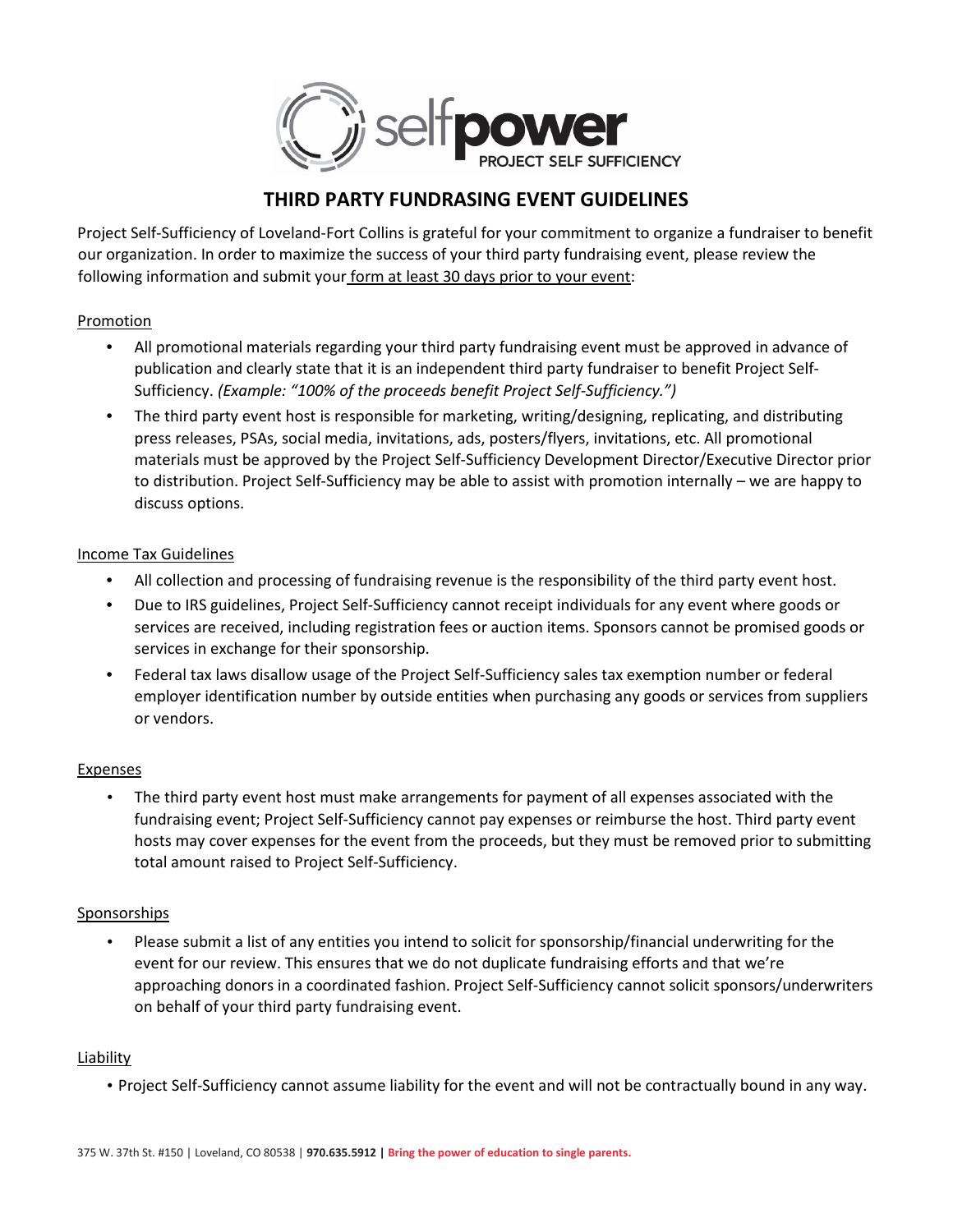### Project Self-Sufficiency Resources

- Due to limited resources, Project Self-Sufficiency cannot commit to attendance at your third party fundraising event, but should you request a representative, we will do our best to attend if our schedules allow.
- Project Self-Sufficiency cannot disclose our mailing list due to privacy and confidentiality best practices. Project Self-Sufficiency will make every effort to share event information within our network as time allows.

I acknowledge receipt and compliance with respect to these guidelines. Any amendments must be made in writing and acknowledged by both parties. Executed this \_\_\_\_\_\_\_\_\_\_ day of \_\_\_\_\_\_\_\_\_\_\_\_\_\_\_\_\_\_\_\_\_, 20\_\_\_.

#### **Third Party Host:**

Third Party Fundraising Event Name Third Party Fundraising Event Date

Third Party Host Name(s) Printed Third Party Host Signature(s)

### **Project Self-Sufficiency of Loveland-Fort Collins:**

Authorized Representative Signature **Date** 

Please return to: Daniela Morzos, Development Director Project Self-Sufficiency of Loveland-Fort Collins 375 W. 37th St. #150, Loveland, CO 80538 970.829-5316; daniela@bringthepower.org